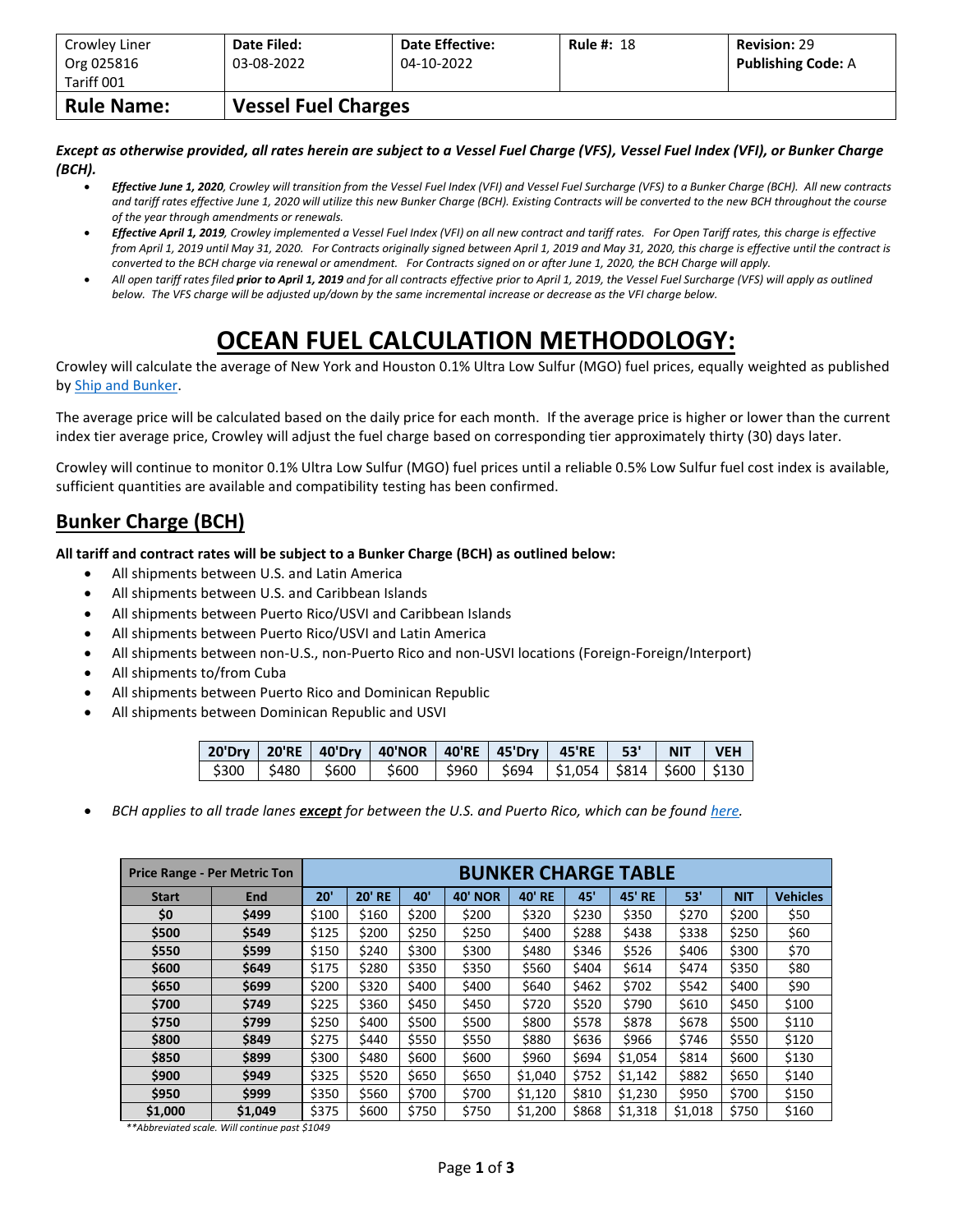| Crowley Liner            | Date Filed:                | <b>Date Effective:</b> | <b>Rule #: 18</b> | <b>Revision: 29</b>       |
|--------------------------|----------------------------|------------------------|-------------------|---------------------------|
| Org 025816<br>Tariff 001 | 03-08-2022                 | 04-10-2022             |                   | <b>Publishing Code: A</b> |
| <b>Rule Name:</b>        | <b>Vessel Fuel Charges</b> |                        |                   |                           |

## **Vessel Fuel Index (VFI)**

**All tariff and contract rates will be subject to a Vessel Fuel Index (VFI) charge as outlined below:**

- All shipments between U.S. and Latin America
- All shipments between U.S. and Caribbean Islands
- All shipments between Puerto Rico/USVI and Caribbean Islands
- All shipments between Puerto Rico/USVI and Latin America
- All shipments between non-U.S., non-Puerto Rico and non-USVI locations (Foreign-Foreign/Interport)
- All shipments to/from Cuba
- All shipments between Puerto Rico and Dominican Republic
- All shipments between Dominican Republic and USVI

|  | 20'Dry   20'RE   40'Dry   40'NOR   40'RE   45'Dry   45'RE   53'                                           |  |  | NIT VEH |  |
|--|-----------------------------------------------------------------------------------------------------------|--|--|---------|--|
|  | $\frac{1}{2}$ \$525   \$758   \$1,050   \$1,050   \$1,515   \$1,198   \$1,683   \$1,408   \$1,050   \$168 |  |  |         |  |

• *VFI applies to all trade lanes except for between the U.S. and Puerto Rico, which can be foun[d here.](https://www.crowley.com/logistics/resources/rates-tariffs/stb/#18-1-vessel-fuel-surcharge-between-the-continental-us-and-puerto-rico)*

|              | <b>Price Range - Per Metric Ton</b> | VESSEL FUEL INDEX TABLE |               |         |                |               |         |               |         |            |                 |
|--------------|-------------------------------------|-------------------------|---------------|---------|----------------|---------------|---------|---------------|---------|------------|-----------------|
| <b>Start</b> | <b>End</b>                          | 20'                     | <b>20' RE</b> | 40'     | <b>40' NOR</b> | <b>40' RE</b> | 45'     | <b>45' RE</b> | 53'     | <b>NIT</b> | <b>Vehicles</b> |
| \$0          | \$499                               | \$325                   | \$438         | \$650   | \$650          | \$875         | \$734   | \$979         | \$864   | \$650      | \$88            |
| \$500        | \$549                               | \$350                   | \$478         | \$700   | \$700          | \$955         | \$792   | \$1,067       | \$932   | \$700      | \$98            |
| \$550        | \$599                               | \$375                   | \$518         | \$750   | \$750          | \$1,035       | \$850   | \$1,155       | \$1,000 | \$750      | \$108           |
| \$600        | \$649                               | \$400                   | \$558         | \$800   | \$800          | \$1,115       | \$908   | \$1,243       | \$1,068 | \$800      | \$118           |
| \$650        | \$699                               | \$425                   | \$598         | \$850   | \$850          | \$1,195       | \$966   | \$1,331       | \$1,136 | \$850      | \$128           |
| \$700        | \$749                               | \$450                   | \$638         | \$900   | \$900          | \$1,275       | \$1,024 | \$1,419       | \$1,204 | \$900      | \$138           |
| \$750        | \$799                               | \$475                   | \$678         | \$950   | \$950          | \$1,355       | \$1,082 | \$1,507       | \$1,272 | \$950      | \$148           |
| \$800        | \$849                               | \$500                   | \$718         | \$1,000 | \$1,000        | \$1,435       | \$1,140 | \$1,595       | \$1,340 | \$1,000    | \$158           |
| \$850        | \$899                               | \$525                   | \$758         | \$1,050 | \$1,050        | \$1,515       | \$1,198 | \$1,683       | \$1,408 | \$1,050    | \$168           |
| \$900        | \$949                               | \$550                   | \$798         | \$1,100 | \$1,100        | \$1,595       | \$1,256 | \$1,771       | \$1,476 | \$1,100    | \$178           |
| \$950        | \$999                               | \$575                   | \$838         | \$1,150 | \$1,150        | \$1,675       | \$1,314 | \$1,859       | \$1,544 | \$1,150    | \$188           |
| \$1,000      | \$1,049                             | \$600                   | \$878         | \$1,200 | \$1,200        | \$1,755       | \$1,372 | \$1,947       | \$1,612 | \$1,200    | \$198           |

*\*\*Abbreviated scale. Will continue past \$1049*